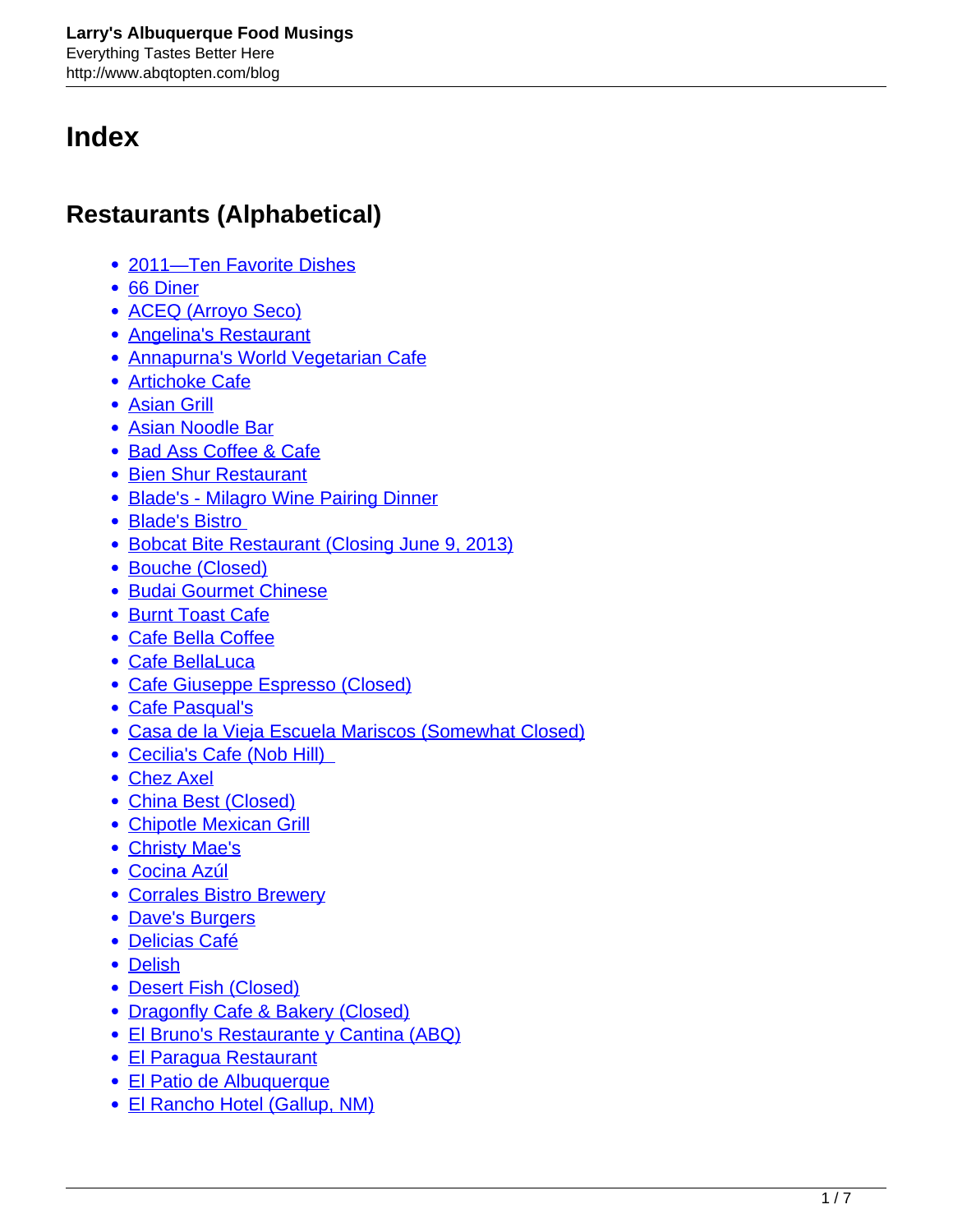- [El Tovar Dining Room \(Grand Canyon AZ\)](http://www.abqtopten.com/blog/el-tovar-dining-room-grand-canyon-az/)
- [Eli's Place \(New Name for Sophia's Place\)](http://www.abqtopten.com/blog/sophias-place/)
- [Farina Pizzeria & Wine Bar](http://www.abqtopten.com/blog/farina-pizzeria-wine-bar/)
- [Fat Squirrel Pub & Grille](http://www.abqtopten.com/blog/fat-squirrel-pub-grille/)
- [Fat Squirrel Pub & Grille: Updated](http://www.abqtopten.com/blog/fat-squirrel-pub-grille-updated/)
- [Foodies Night at Budai](http://www.abqtopten.com/blog/foodies-night-at-budai/)
- [GCCBs at Manny's Buckhorn and Frisco](http://www.abqtopten.com/blog/gccbs-at-mannys-buckhorn-and-frisco/)
- [Golden Crown Panaderia a Winner](http://www.abqtopten.com/blog/golden-crown-panaderia-a-winner/)
- [Golden Goose Cafe & Bistro](http://www.abqtopten.com/blog/golden-goose-cafe-bistro/)
- [Griff's Hamburgers](http://www.abqtopten.com/blog/930/)
- [Grove Café & Market](http://www.abqtopten.com/blog/grove-cafe-market/)
- [Guava Tree Cafe](http://www.abqtopten.com/blog/guava-tree-cafe/)
- [Hakata Asian Cuisine \(Closed\)](http://www.abqtopten.com/blog/hakata-asian-cuisine-grill/)
- [Hannah & Nate's](http://www.abqtopten.com/blog/hannah-nates/)
- [Happy Belly Deli \(Closed\)](http://www.abqtopten.com/blog/happy-belly-deli/)
- [Hartford Square](http://www.abqtopten.com/blog/hartford-square/)
- [Horseman's Haven Cafe](http://www.abqtopten.com/blog/horsemans-haven-cafe/)
- [Il Vicino Westside](http://www.abqtopten.com/blog/il-vicino-westside/)
- [India Kitchen](http://www.abqtopten.com/blog/india-kitchen/)
- [Indigo Crow Cafe](http://www.abqtopten.com/blog/indigo-crow-cafe/)
- [Jambo Cafe](http://www.abqtopten.com/blog/jambo-cafe/)
- [Jennifer James 101](http://www.abqtopten.com/blog/jennifer-james-101/)
- [Jersey Jacks \(UNMH\)](http://www.abqtopten.com/blog/jersey-jacks-unmh/)
- [Joe's Pasta House](http://www.abqtopten.com/blog/joes-pasta-house/)
- [Kim Long Asian Cuisine \(Closed\)](http://www.abqtopten.com/blog/kim-long-asian-cuisine/)
- [Klondike Kate's \(Yukon Terr\)](http://www.abqtopten.com/blog/klondike-kates-yukon-terr/)
- [La Cocina De Doña Clara](http://www.abqtopten.com/blog/la-cocina-de-dona-clara/)
- [La Posta de Mesilla](http://www.abqtopten.com/blog/la-posta-de-mesilla/)
- [Lambert's of Taos](http://www.abqtopten.com/blog/lamberts/)
- [Lan's Vietnamese Cuisine](http://www.abqtopten.com/blog/lans-vietnamese-cuisine/)
- [Landmark Grill \(Las Vegas NM\)](http://www.abqtopten.com/blog/landmark-grill-las-vegas-nm/)
- [Landry's Seafood House \(Closed\)](http://www.abqtopten.com/blog/landrys-seafood-house/)
- [Las Ristras Restaurant](http://www.abqtopten.com/blog/las-ristras-restaurant/)
- [Laughing Lizard Inn & Cafe \(Closed\)](http://www.abqtopten.com/blog/laughing-lizard-inn-cafe/)
- [Los Equipales \(Closed\)](http://www.abqtopten.com/blog/los-equipales/)
- [Lucia Hotel Andaluz \(Closed\)](http://www.abqtopten.com/blog/lucia/)
- [Luigi's Ristorante & Pizzeria](http://www.abqtopten.com/blog/luigis-ristorante-pizzeria/)
- [Lumpy's \(Cottonwood\)](http://www.abqtopten.com/blog/lumpts-cottonwood/)
- [M'Tucci's Italian](http://www.abqtopten.com/blog/mtuccis-italian/)
- [M'Tucci's Italian Market & Deli](http://www.abqtopten.com/blog/mtuccis-italian-market-deli/)
- [Maria's New Mexican Kitchen](http://www.abqtopten.com/blog/marias-new-mexican-kitchen/)
- [Mariscos Costa Azul](http://www.abqtopten.com/blog/mariscos-costa-azul/)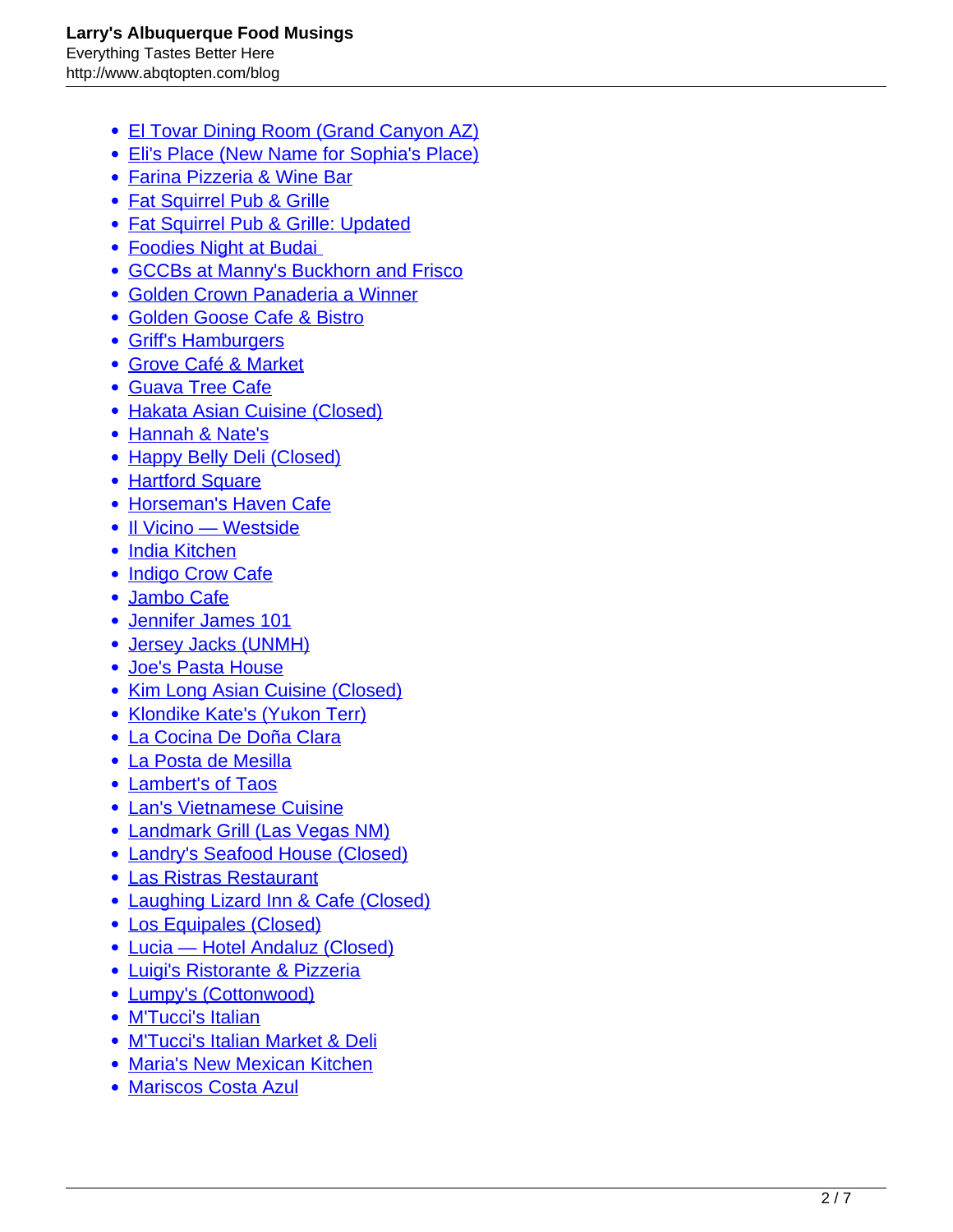- [Mary & Tito's Cafe](http://www.abqtopten.com/blog/mary-titos/)
- [Matteo's Authentic New Mexican Food \(Closed\)](http://www.abqtopten.com/blog/matteos-authentic-new-mexican-food/)
- [May Cafe](http://www.abqtopten.com/blog/may-cafe/)
- [Mimmo's Ristorante and Pizzeria](http://www.abqtopten.com/blog/mimmos-ristorante-and-pizzeria/)
- [Monte Carlo Steak House](http://www.abqtopten.com/blog/monte-carlo-steak-house/)
- [Namaste](http://www.abqtopten.com/blog/namaste/)
- [Napoli Coffee](http://www.abqtopten.com/blog/napoli-coffee/)
- [Nexus Brewery](http://www.abqtopten.com/blog/nexus-brewery/)
- [Oak Creek Brewery & Grill \(Sedona, AZ\)](http://www.abqtopten.com/blog/oak-creek-brewery-grill-sedona-az/)
- **[Oasis Desert Bistro \(Closed\)](http://www.abqtopten.com/blog/oasis-coffee-tea-the-oasis/)**
- [OM Fine Indian Dining \(Closed\)](http://www.abqtopten.com/blog/paddy-rawals-om-fine-indian-dining/)
- [Orlando's New Mexican Cafe](http://www.abqtopten.com/blog/orlandos-new-mexican-cafe/)
- [Owl Bar & Cafe](http://www.abqtopten.com/blog/owl-bar-cafe/)
- [Owl Cafe \(Albuquerque\)](http://www.abqtopten.com/blog/owl-cafe-albuquerque/)
- [P'tit Louis Bistro](http://www.abqtopten.com/blog/ptit-louis-bistro/)
- [Pad Thai Cafe](http://www.abqtopten.com/blog/pad-thai-cafe/)
- [Papaburgers](http://www.abqtopten.com/blog/papaburgers/)
- [Pasión Latin Fusion](http://www.abqtopten.com/blog/pasion-latin-fusion/)
- [Pelican's \(West Side\)](http://www.abqtopten.com/blog/pelicans-west-side/)
- [Perea's Tijuana Bar](http://www.abqtopten.com/blog/pereas-tijuana-bar/)
- $\bullet$  [Ph? #1](http://www.abqtopten.com/blog/pho-1/)
- [Ph? Bar](http://www.abqtopten.com/blog/ph%e1%bb%9f-bar/)
- [Ph? Hòa Vietnamese Restaurant \(Closed\)](http://www.abqtopten.com/blog/pho-hoa-vietnamese-restaurant/)
- [Ph? Real \(Silver Spring, MD\)](http://www.abqtopten.com/blog/pho-real/)
- [Pi Brewing Co. \(nee Nicky V's Neighborhood Pizzeria\)](http://www.abqtopten.com/blog/nicky-vs-neighborhood-pizzeria/)
- [Piatanzi](http://www.abqtopten.com/blog/bistro-piattini/)
- **[Picazzo's Organic Italian Kitchen](http://www.abqtopten.com/blog/picazzos-organic-italian-kitchen/)**
- [Pink Adobe](http://www.abqtopten.com/blog/the-pink-adobe/)
- [Plaza Café Downtown](http://www.abqtopten.com/blog/plaza-cafe-downtown/)
- [Previews of Coming Attractions](http://www.abqtopten.com/blog/previews-of-coming-attractions/)
- [Prime \(Both 4th and Rio Rancho\)](http://www.abqtopten.com/blog/prime/)
- [Rancho de Chimayó Restauranté](http://www.abqtopten.com/blog/rancho-de-chimayo-restaurante/)
- [Red Dog Saloon \(Juneau, AK\)](http://www.abqtopten.com/blog/red-dog-saloon-juneau-ak/)
- [Red Rock Deli](http://www.abqtopten.com/blog/red-rock-deli/)
- [Rubio's Fine Mexican Dining](http://www.abqtopten.com/blog/rubios-fine-mexican-dining/)
- [Sadie's on Fourth](http://www.abqtopten.com/blog/sadies-on-fourth/)
- Sahara Middle Eastern Eatery
- [Saigon and Saigon 2](http://www.abqtopten.com/blog/saigon/)
- [Sakura Sushi and Grill](http://www.abqtopten.com/blog/sakura-sushi-and-grill/)
- [Sara's Pastries and Deli](http://www.abqtopten.com/blog/saras-pastries-and-deli/)
- [Seasons Rotisserie & Grill](http://www.abqtopten.com/blog/seasons-rotisserie-grill/)
- [Skagway Brewing Co \(Alaska\)](http://www.abqtopten.com/blog/skagway-brewing-co-alaska/)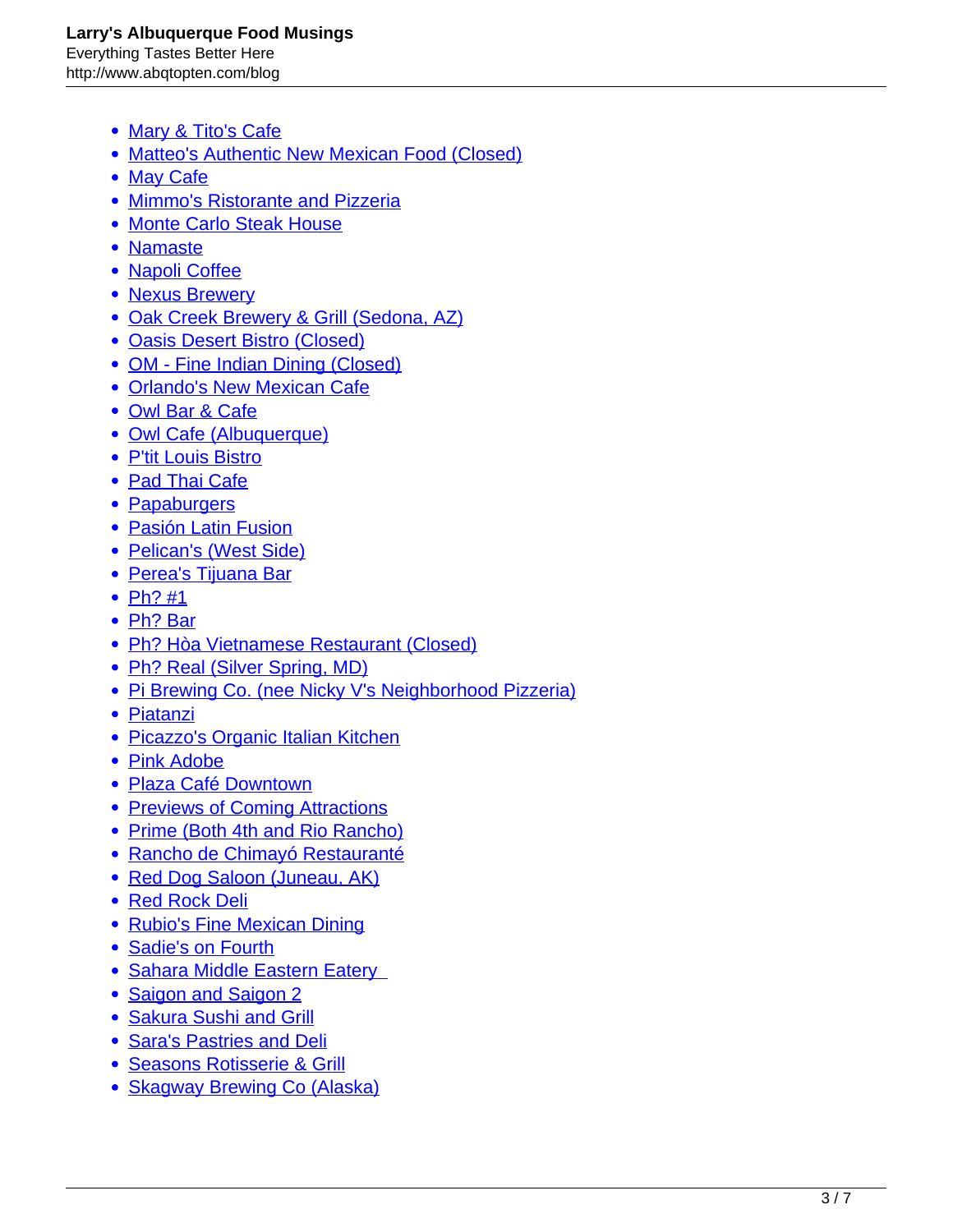- [Slate Cafe At the Museum?](http://www.abqtopten.com/blog/slate-cafe-at-the-museum%e2%80%8e/)
- [Sparky's Burgers and BBQ](http://www.abqtopten.com/blog/sparkys-burgers-and-bbq/)
- [St. Clair Winery & Bistro](http://www.abqtopten.com/blog/st-clair-winery-bistro/)
- Standard Diner
- [Street Food Asia](http://www.abqtopten.com/blog/street-food-asia/)
- [Street Food Asia Larry's Birthday Feast](http://www.abqtopten.com/blog/street-food-asia-larrys-birthday-feast/)
- [Stumbling Steer Brewery & Gastropub \[Closed\]](http://www.abqtopten.com/blog/stumbling-steer-brewery-gastropub/)
- [Sugar Nymphs Bistro](http://www.abqtopten.com/blog/sugar-nymphs-bistro/)
- [Talking Drums African Cuisine](http://www.abqtopten.com/blog/talking-drums-african-cuisine/)
- [Tamaya Corn Maiden](http://www.abqtopten.com/blog/tamaya-corn-maiden/)
- [Tamaya Rio Grande Lounge](http://www.abqtopten.com/blog/tamaya-rio-grande-lounge/)
- [Tamaya Santa Ana Cafe](http://www.abqtopten.com/blog/tamaya-santa-ana-cafe/)
- [Terra Bistro Italiano \(Closed\)](http://www.abqtopten.com/blog/terra-bistro-italiano/)
- **[Terra Bistro Italiano: Wine Pairings Dinner](http://www.abqtopten.com/blog/terra-bistro-italiano-wine-pairings-dinner/)**
- [The Chicago Dog \(Closed\)](http://www.abqtopten.com/blog/the-chicago-dog/)
- [The Coffee Spot](http://www.abqtopten.com/blog/the-coffee-spot/)
- [The Spot Cafe \(Closed\)](http://www.abqtopten.com/blog/the-spot-cafe/)
- [Tomasita's Restaurant](http://www.abqtopten.com/blog/tomasitas-restaurant/)
- [Torinos' @ Home](http://www.abqtopten.com/blog/torinos-home/)
- [Torinos' @ Home: The Last Breakfast](http://www.abqtopten.com/blog/torinos-home-the-last-breakfast/)
- [Tully's Italian Deli & Meats](http://www.abqtopten.com/blog/tullys-italian-deli-meats/)
- [Two Fools Tavern](http://www.abqtopten.com/blog/two-fools-tavern/)
- [Urban Hotdog Company](http://www.abqtopten.com/blog/urban-hotdog-company/)
- [Villa di Capo Ristorante Italiano](http://www.abqtopten.com/blog/villa-di-capo-ristorante-italiano/)
- [White Coyote Café](http://www.abqtopten.com/blog/white-coyote-cafe/)
- [Whole Hog Cafe](http://www.abqtopten.com/blog/whole-hog-cafe/)
- [Yanni's Mediterranean Bar & Grill](http://www.abqtopten.com/blog/yannis-mediterranean-bar-grill/)

### **Gossip**

- [12 Foods You Should Always Buy Organic](http://www.abqtopten.com/blog/12-foods-you-should-always-buy-organic/)
- [150 Best Bars in The US: Duke City bombs out](http://www.abqtopten.com/blog/150-best-bars-in-the-us-duke-city-bombs-out/)
- [2011 Alibi Best of Burque List](http://www.abqtopten.com/blog/2011-alibi-best-of-burque-list/)
- [2012 Souper Bowl](http://www.abqtopten.com/blog/2012-souper-bowl/)
- [2013 Souper Bowl](http://www.abqtopten.com/blog/2013-souper-bowl/)
- [2014 Souper Bowl](http://www.abqtopten.com/blog/2014-souper-bowl/)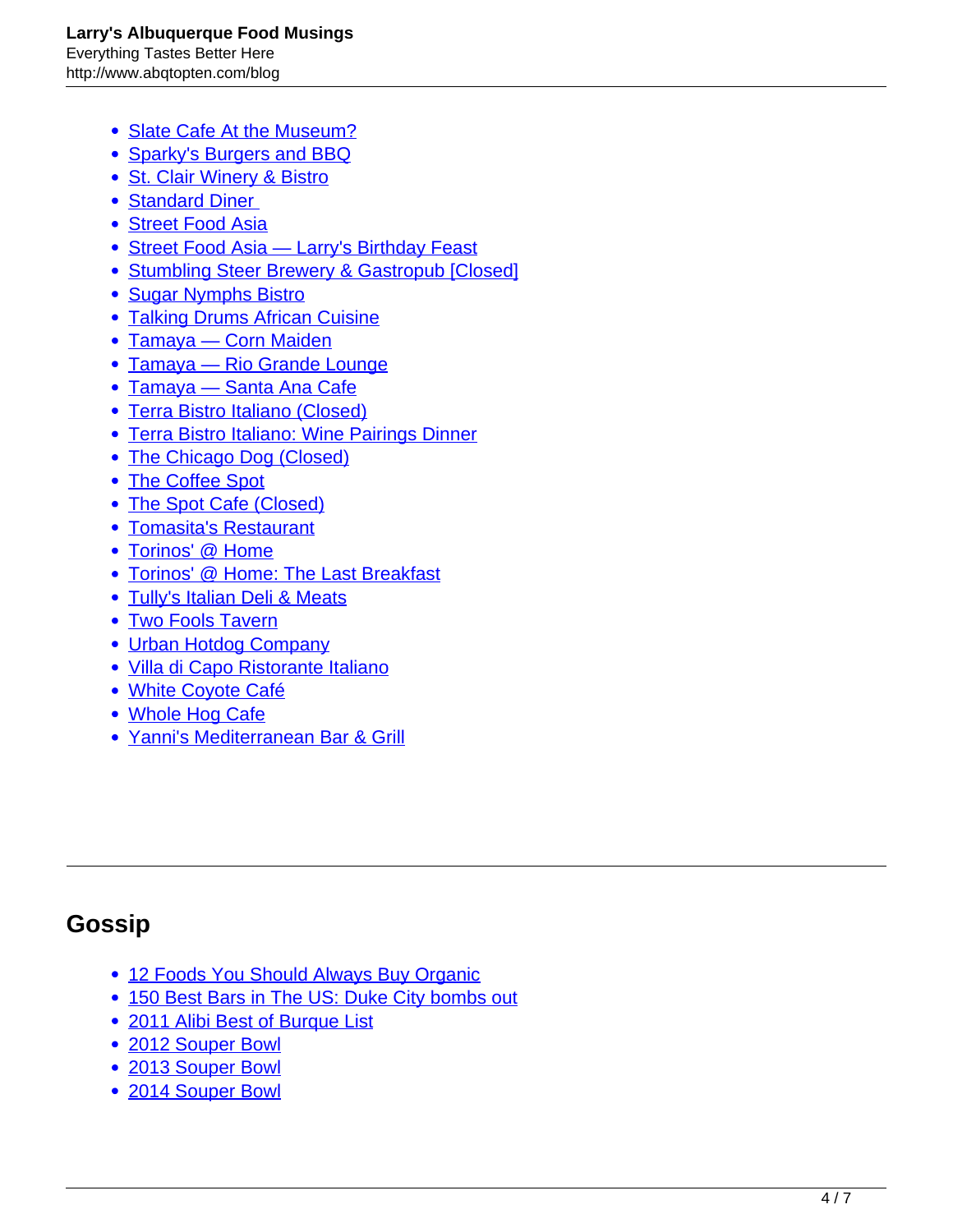- [ABQ Food Trucks](http://www.abqtopten.com/blog/abq-food-trucks/)
- [Albacore Tuna: Eco and Sustainability](http://www.abqtopten.com/blog/albacore-tuna-eco-and-sustainability/)
- [AltWeekly Awards Nominations](http://www.abqtopten.com/blog/altweekly-awards-nominations/)
- **[Bernie's Catering: Santa Fe](http://www.abqtopten.com/blog/bernies-catering-santa-fe/)**
- [Bueno Foods celebrates 60th....](http://www.abqtopten.com/blog/bueno-foods-celebrates-60th/)
- **[Bumble Bees Baja Grill Bites the Dust](http://www.abqtopten.com/blog/bumble-bees-baja-grill-bites-the-dust/)**
- [Cafe Giuseppe Espresso \(Closed\)](http://www.abqtopten.com/blog/cafe-giuseppe-espresso/)
- [Civil Dining?](http://www.abqtopten.com/blog/civil-dining/)
- [Fighting the Good \(Food\) Fight](http://www.abqtopten.com/blog/fighting-the-good-food-fight/)
- [Five Best Restaurant Discovery Apps](http://www.abqtopten.com/blog/five-best-restaurant-discovery-apps/)
- [Food Blogger Jailed in Taiwan](http://www.abqtopten.com/blog/food-blogger-jailed-in-taiwan/)
- [Food Day NM 2011](http://www.abqtopten.com/blog/food-day-nm-2011/)
- [Food Myths That Won't Die](http://www.abqtopten.com/blog/food-myths-that-wont-die/)
- [Golden Crown Panaderia a Winner](http://www.abqtopten.com/blog/golden-crown-panaderia-a-winner/)
- [Local-iQ Smart List 2012](http://www.abqtopten.com/blog/local-iq-smart-list-2012/)
- [Mary & Tito's makes the New York Times](http://www.abqtopten.com/blog/mary-titos-makes-the-new-york-times/)
- [Maryland Crab vs. Maine Lobster](http://www.abqtopten.com/blog/maryland-crab-v-maine-lobster/)
- [McDonald's Four-Year-Old Cheeseburger](http://www.abqtopten.com/blog/mcdonalds-four-year-old-cheeseburge/)
- [Nicky V's Garners GACC Award](http://www.abqtopten.com/blog/429/)
- [Nicky V's Tiramisu Recipe](http://www.abqtopten.com/blog/nicky-vs-tiramisu-recipe/)
- [Papa Murphy's Plans Albuquerque Expansion](http://www.abqtopten.com/blog/papa-murphy%e2%80%99s-plans-albuquerque-expansion/)
- [Previews of Coming Attractions](http://www.abqtopten.com/blog/previews-of-coming-attractions/)
- [Rio Rancho Pork & Brew](http://www.abqtopten.com/blog/rio-rancho-pork-brew/)
- [Saffron Tiger \(Westside\)](http://www.abqtopten.com/blog/saffron-tiger-westside/)
- [Souper Bowl 2012](http://www.abqtopten.com/blog/souper-bowl-2012/)
- [Sushi King Rio Rancho](http://www.abqtopten.com/blog/sushi-king-rio-rancho/)
- [The ABQ Bite](http://www.abqtopten.com/blog/the-abq-bite/)
- [The Wiener Pizza](http://www.abqtopten.com/blog/the-wiener-pizza/)

#### **Information**

- [12 Foods You Should Always Buy Organic](http://www.abqtopten.com/blog/12-foods-you-should-always-buy-organic/)
- [2011 Alibi Best of Burque List](http://www.abqtopten.com/blog/2011-alibi-best-of-burque-list/)
- [2011—Ten Favorite Dishes](http://www.abqtopten.com/blog/2011-ten-favorite-dishes/)
- [2012 Souper Bowl](http://www.abqtopten.com/blog/2012-souper-bowl/)
- [2013 Souper Bowl](http://www.abqtopten.com/blog/2013-souper-bowl/)
- [2014 Souper Bowl](http://www.abqtopten.com/blog/2014-souper-bowl/)